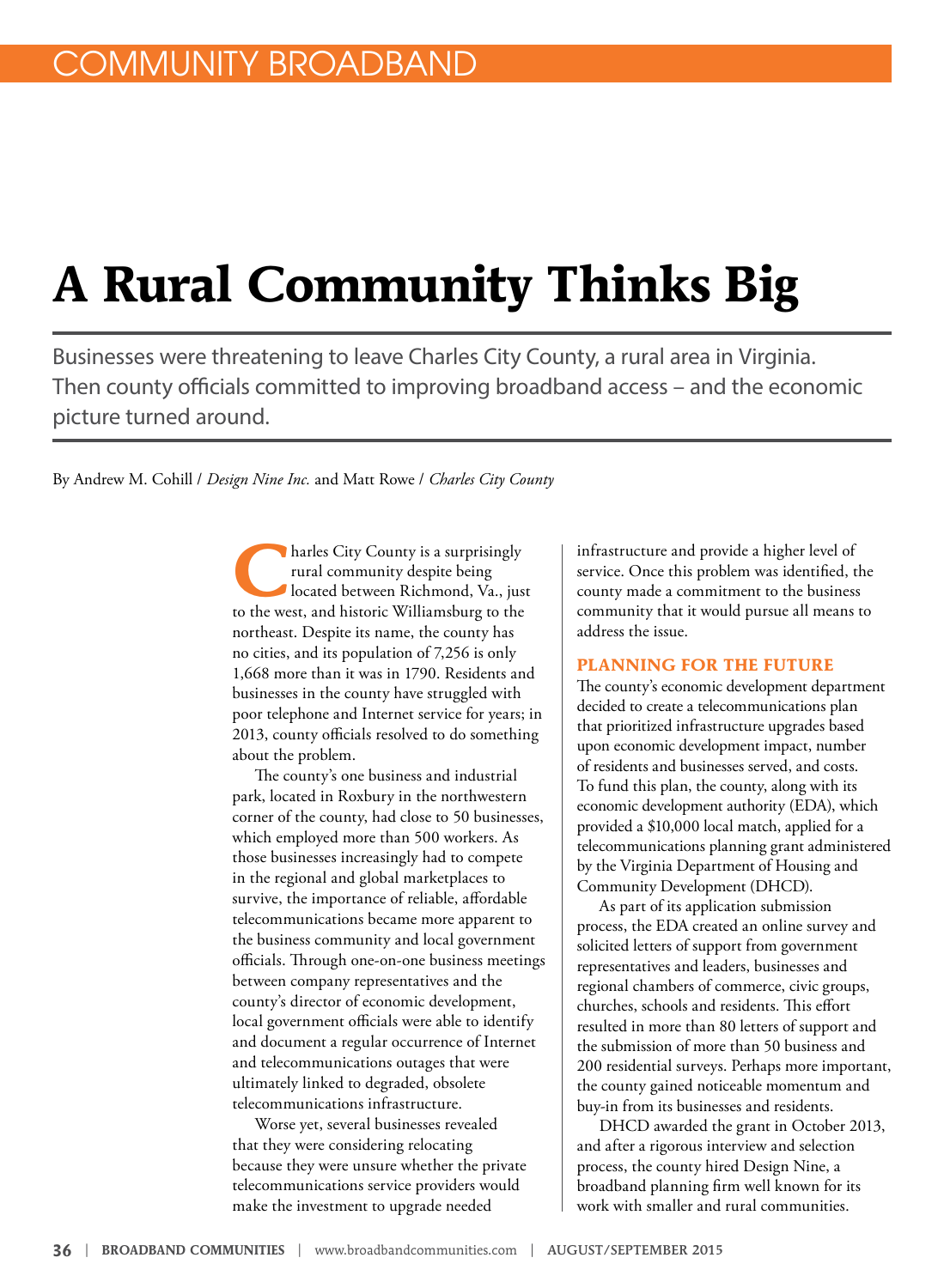

The new Charles City County Courthouse is the seat of county government.

Over a seven-month period, Design Nine staff worked closely with Charles County staff to create a viable plan that focused on the county as a whole while prioritizing and identifying cost-effective methods of providing improved service to the businesses concentrated in the Roxbury area. The plan was completed on schedule and under budget in September 2014.

### **SAVING JOBS**

During this planning process, one of the county's largest existing employers, along with a new business planning to relocate to the county, approached the county's economic development director to say they were questioning their future in the county. With close to 175 total job positions at stake and the real potential of the loss of considerable tax revenue, the county and its EDA immediately worked with DHCD and applied for an Economic Development Community Improvement Grant to retain and attract those job positions and their associated investment.

Design Nine developed a long-term, multiyear strategy for the county that included high-performance wireless for areas of the county still on dial-up or on poor-quality DSL. The firm also designed a gigabit fiber infrastructure

for the Roxbury business park and fiber-to-the-home designs for several smaller communities in the county.

Work completed by Design Nine also included

- A comprehensive, 10-year financial pro forma that projected customer take rates, potential revenue, sources of funding, operational and administrative expenses, growth rates for revenue and costs over time and the cost of proposed fiber and wireless infrastructure.
- An open-access, local transport provider (LTP) business model that keeps the county out of the retail broadband business, leaving that to the private sector.
- A detailed network architecture design that included several fiber rings in the county, much improved broadband connectivity to county administrative offices and buildings, and increased bandwidth and connectivity to all county schools.
- Designs for several new wireless towers located strategically around the county for improved residential, work-from-home and small-business connectivity.
- A high-bandwidth wireless backbone design to support local wireless

access and serve as a fully redundant wireless backup capability for the fiber rings in the county.

In the LTP model, the broadband infrastructure is treated much like roads. Charles City County would build and maintain the digital fiber and wireless road system but lease capacity on that digital road system to private-sector service providers. The county administrator and the county board of supervisors appreciated this model because it meant the county had a limited, well-understood role with just a few long-term maintenance responsibilities.

As part of its work, Design Nine located several service providers interested in using the proposed infrastructure, including a national Tier-1 Internet provider that was found to have fiber infrastructure just a few miles from Charles City County. Design Nine played a key role in attracting this firm by being able to converse knowledgeably with its technical staffers, who wanted to be sure the new network infrastructure would meet their carrier/business-class network requirements.

DHCD conducted a rigorous review of the broadband master plan